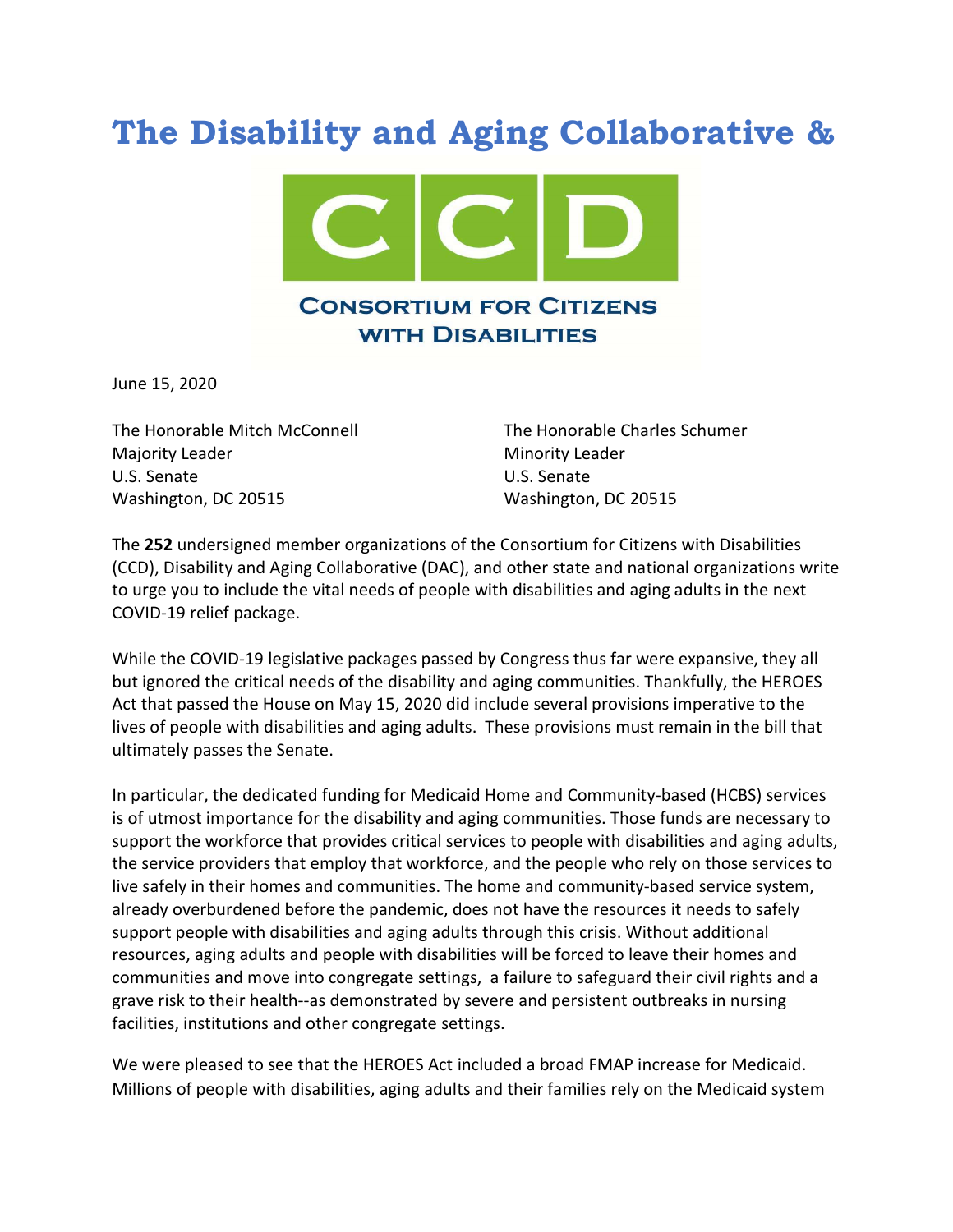to support them in their homes and communities and for their other healthcare needs. When faced with budget crises and other stressors, states have often responded by cutting Medicaid benefits, eligibility or payments to providers. During a pandemic it is imperative that funding flows to states to support the stability of the Medicaid program. We urge you to support a broad FMAP increase and urge you to maintain the strong maintenance of effort (MOE) protections that were included in the Families First Act. Any weakening of the MOE would put Medicaid coverage, eligibility and services at risk.

The broad FMAP enhancement, while important, is not targeted to vitally important HCBS programs, which every state relies on to keep people out of, or enable them to transition from, institutions. Because HCBS are optional Medicaid services, they are some of the most at risk for cuts in budget crises, placing people with disabilities and older adults at serious risk of unnecessary institutionalization. The funding dedicated to HCBS is necessary to keep people with disabilities and aging adults safely in their homes and communities. Therefore, we again urge that the package ultimately passed in the Senate MUST INCLUDE the targeted 10 percent FMAP increase for HCBS included in the House package in addition to a broader FMAP increase for all Medicaid services.

We must act now to prevent much of the worst impact of this outbreak, and we are grateful for the prompt action so far taken. We urge the Senate to address the serious, destabilizing deficits facing our Nation's only publicly funded long-term care system by including both the broad enhanced FMAP and the targeted enhanced FMAP for HCBS in its coronavirus response package. For additional information or questions, feel free to contact CCD LTSS and DAC cochair Nicole Jorwic: jorwic@thearc.org.

## Sincerely,

Agencies on Aging of CT Aging Life Care Association Aging Services Consultant Alabama Conference of Executives of The Arc Alabama Lifespan Respite Alzheimer's Association Alzheimer's Impact Movement Altarum, Program to Improve Eldercare American Association on Health and Disability American Association on Intellectual and Developmental Disabilities American Civil Liberties Union American Dance Therapy Association American Geriatrics Society American Kidney Fund American Network of Community Options & Resources (ANCOR) American Physical Therapy Association American Therapeutic Recreation Association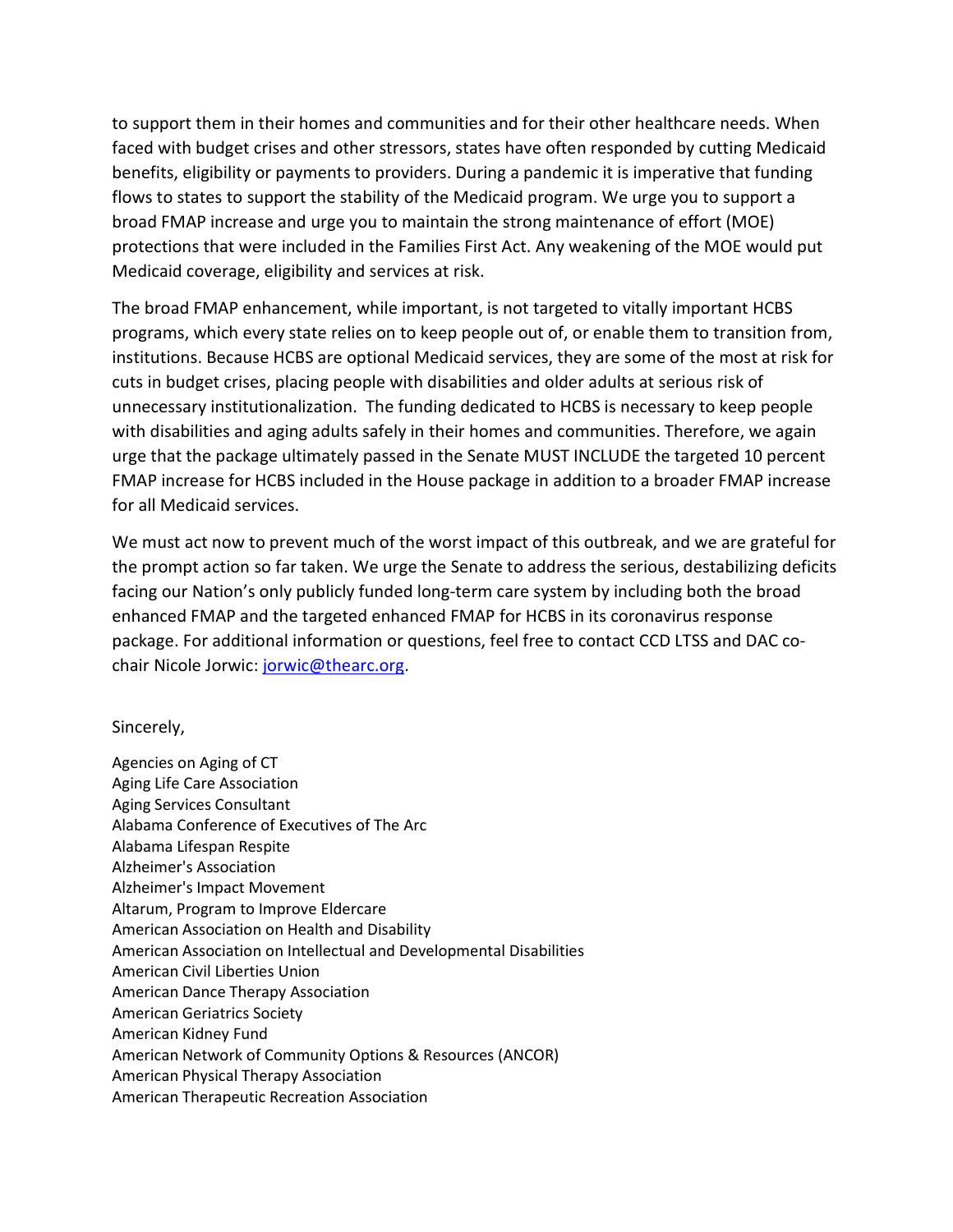Area Agencies on Aging Association of Michigan Arizona ADAPT Arizona Association of Area Agencies on Aging Association of People Supporting Employment First (APSE) Association of Programs for Rural Independent Living Association of University Centers on Disabilities (AUCD) Autism Family Services of New Jersey Autism Society Greater Baton Rouge, Inc. Autism Society Greater Harrisburg Area Autism Society Greater Philadelphia Autism Society Louisiana Autism Society of America Autism Society of Baltimore-Chesapeake Autism Society of Boulder County Autism Society of Greater Akron Autism Society of Greater New Orleans Autism Society of Greater Wisconsin Autism Society of Iowa Autism Society of Maine Autism Society of Minnesota Autism Society of North Louisiana Autism Society of Northern Virginia Autism Society of Oregon Autism Society of South Central Wisconsin Autism Society Of Southeastern Wisconsin Autism Society of Texas Autism Society of the Greater Capital Region Autism Society River Cities Autism Society Southwest New Jersey Affiliate 532 Autism Society Ventura County Autistic Self Advocacy Network (ASAN) BIAA-KY Brain Injury Association of America Brain Injury Association of Delaware Brain Injury Association of Kansas and Greater Kansas City Brain Injury Association of Michigan Brain Injury Association of New York State Brain Injury Association of Rhode Island Brain Injury Association-KY Chapter Brainwave Neurorehab, PLLC California Down Syndrome Advocacy Coalition Caregivers of New Jersey Caring Across Generations Center for Health Law and Policy Innovation Center for Public Representation Central MN Council on Aging Channel Islands Social Services Chesapeake Down Syndrome Parent Group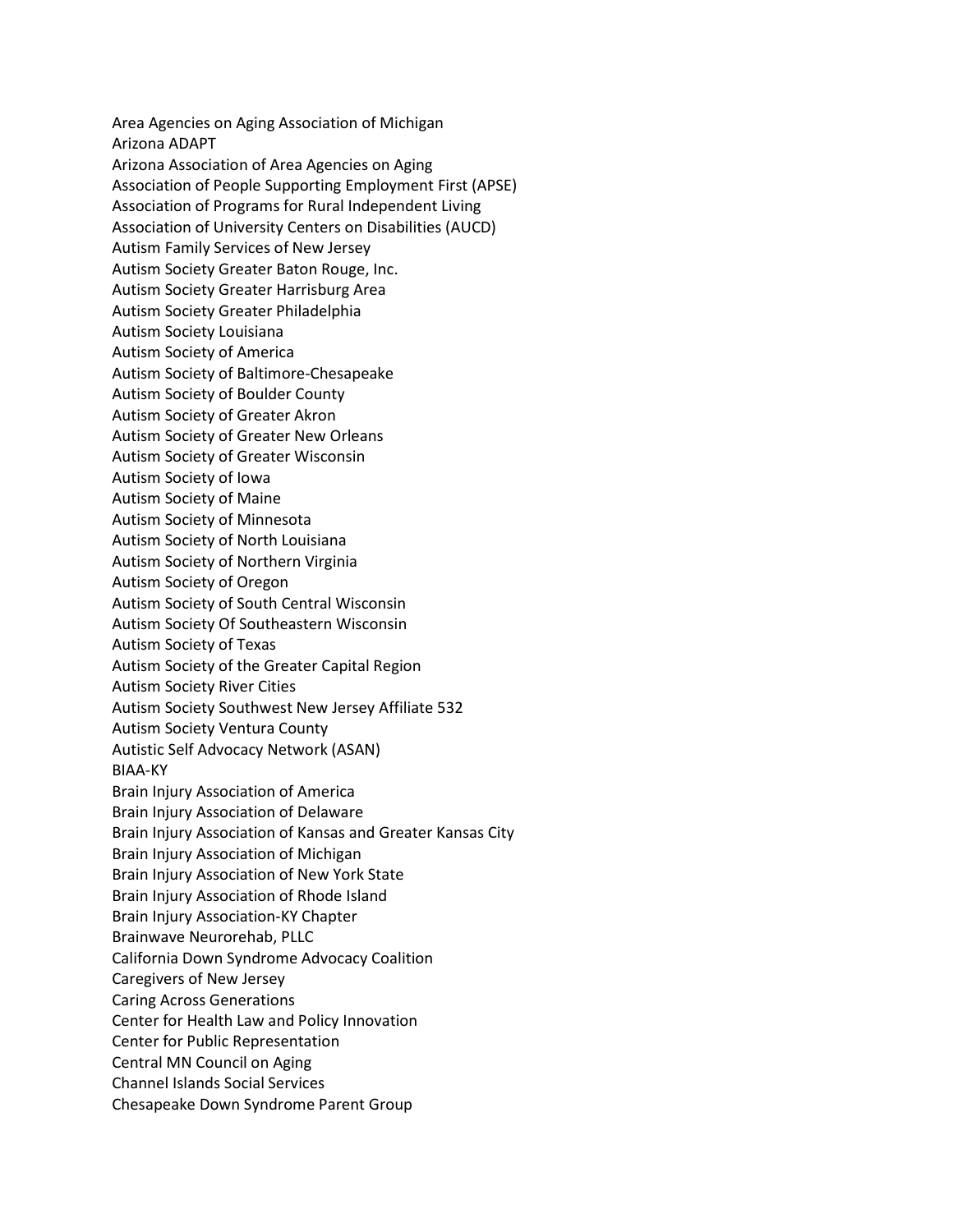Chicagoland Disabled People of Color Coalition Children's Aid Christopher & Dana Reeve Foundation Chronic Disease Coalition Coachella Valley Autism Society Coalition on Human Needs Colorado Cross-Disability Coalition CommunicationFIRST Community Catalyst Community Options, Inc. Congress of California Seniors Cure SMA DC Special Kids Democratic Disability Caucus of FLORIDA Disability Rights Education and Defense Fund (DREDF) Disability Rights Florida Disability Voices United DISABLED QUEERS IN ACTION ( NAT) Down Syndrome Alliance of the Midlands Down Syndrome Association of Central California Down Syndrome Association of Connecticut Down Syndrome Association of Northern Virginia Down Syndrome Connection of the Bay Area Down Syndrome Foundation of Florida Down Syndrome Guild of Greater Kansas City Down Syndrome Partnership of North Texas Easterseals Easterseals Serving Southern Georgia and the Big Bend of Florida Epilepsy Alliance America Epilepsy Foundation Epilepsy Services of New Jersey Equality North Carolina Exceptional Family Center Families USA Family Caregiver Alliance Family Caregiver Alliance of Rhode Island Family Voices GEORGIA ADAPT Howard County Autism Society Human Rights Campaign Idaho Association of Area Agencies on Aging (I4A) Indiana Association of Area Agencies on Aging Kansas ADAPT Kern Down Syndrome Network KIIDS (Knowledge & Information about Individuals with Down Syndrome) Lakeshore Foundation Lifespan of Greater Rochester Lifespan Respite WA at PAVE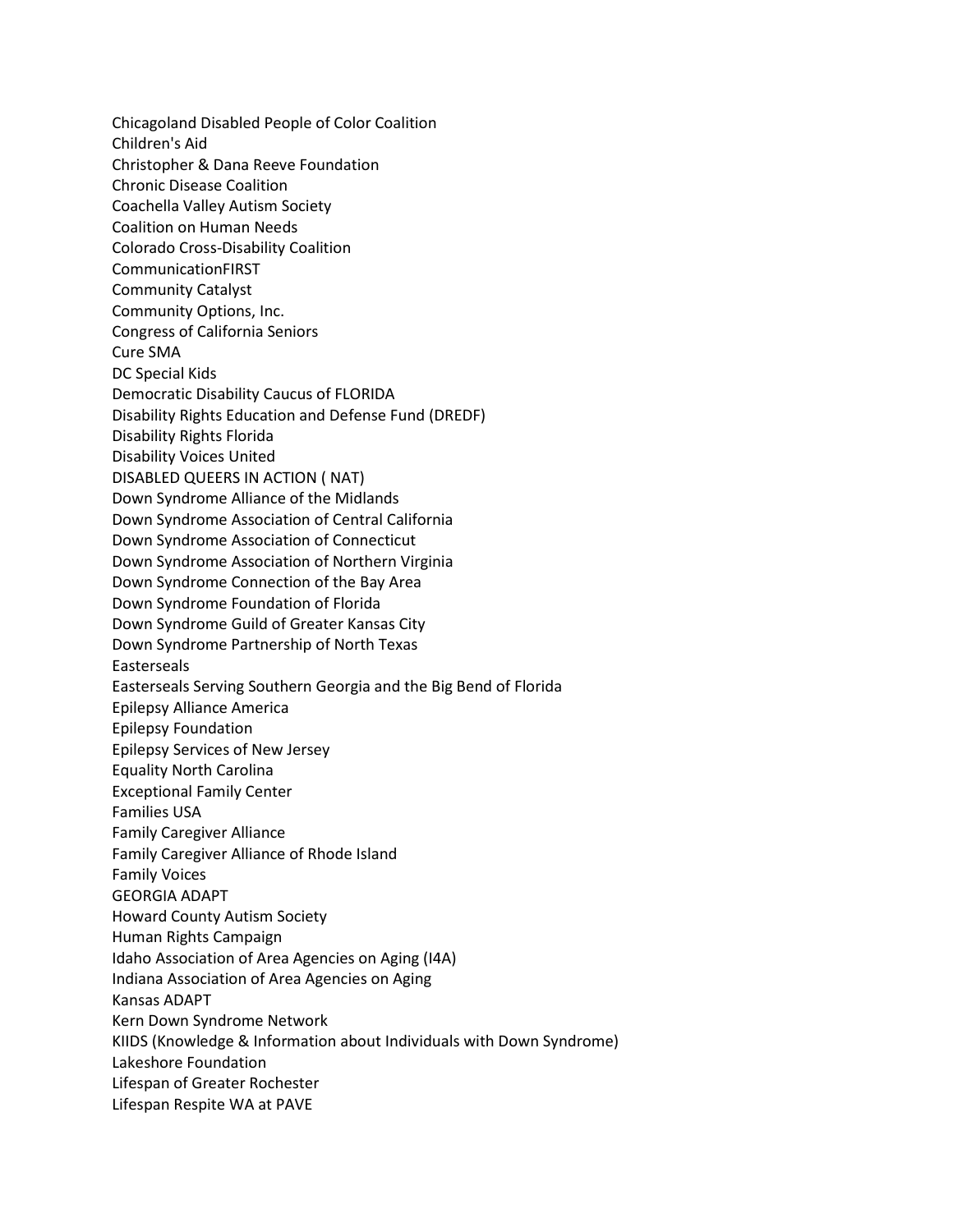Little Lobbyists Lupus and Allied Diseases Association, Inc. Lutheran Services in America - Disability Network Maryland Respite Care Coalition Massachusetts Down Syndrome Congress MassADAPT Medicare Rights Center Mental Health Association in Michigan Mississippi Family Caregiver Coalition Missouri Association of Area Agencies on Aging Montana ADAPT Montana Lifespan Respite Coalition NAACP Nassau Suffolk Chapter of the Autism Society of America National Academy of Elder Law Attorneys National ADAPT National Adult Day Services Association (NADSA) National Asian Pacific Center on Aging (NAPCA) National Association of Area Agencies on Aging (n4a) National Association of Councils on Developmental Disabilities National Association for Home Care & Hospice National Association of Nutrition and Aging Services Programs (NANASP) National Association of RSVP Directors (NARSVPD) National Association of State Directors of Developmental Disabilities Services (NASDDDS) National Association of State Head Injury Administrators National Coalition for the Homeless National Consumer Voice for Quality Long-Term Care National Council on Aging National Council on Independent Living National Disability Rights Network National Down Syndrome Congress National Health Council National Health Law Program National MLTSS Health Plan Association National Multiple Sclerosis Society National Organization for Rare Disorders National Organization on Disability National Organizations for Rare Disorders National PACE Association National Respite Coalition National Senior Corps Association NC Association of Area Agencies on Aging NETWORK Lobby for Catholic Social Justice Network of Occupational Therapy Practitioners with Disabilities and Supporters (NOTPD) Nevada Lifespan Repite Care Coalition New Jersey Lifespan Respite Coalition New Mexico Caregivers Coalition North Central PA ADAPT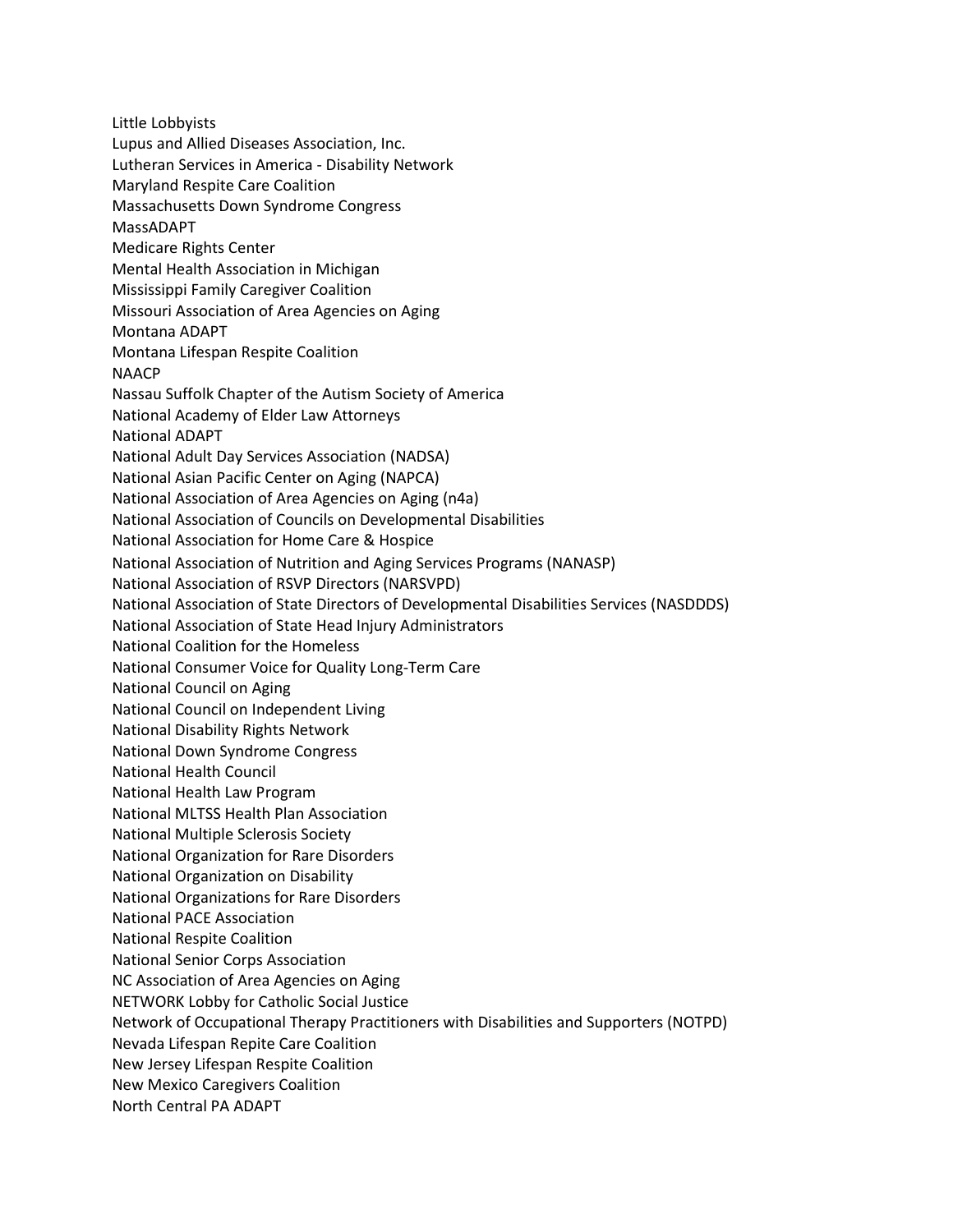North Dakota Protection & Advocacy Project Northeastern IL AgeGuide NYS Caregiving and Respite Coalition Oregon State Council for Retired Citizens Paralyzed Veterans of America Paraquad Partners in Caregiving, LLC Partnership for Inclusive Disaster Strategies Personal Attendant Coalition of Texas Public Advocacy for Kids (PAK) RetireSafe Roads to Freedom Center for Independent Living San Antonio ADAPT Service Employees International Union (SEIU) Social Security Works Sooner SUCCESS South Carolina ADAPT South Carolina Association of Area Agencies on Aging TASH Tennessee Respite Coalition Texas ADAPT The Arc of Anchorage (Alaska state chapter) The Arc Georgia The Arc Maryland The Arc Michigan The Arc New York The Arc of Arizona The Arc of California The Arc of Central Alabama The Arc of Colorado The Arc of Connecticut, Inc. The Arc of Delaware The Arc of Greater Pittsburgh/Achieva The Arc of Harrisonburg and Rockingham County The Arc of Florida, Inc. The Arc of Illinois The Arc of Indiana The Arc of Iowa The Arc of Massachusetts The Arc of Nebraska The Arc of New Jersey The Arc of New Mexico The Arc of North Carolina The Arc of Ohio The Arc of Oregon The Arc of Pennsylvania The Arc of Rhode Island The Arc of South Carolina